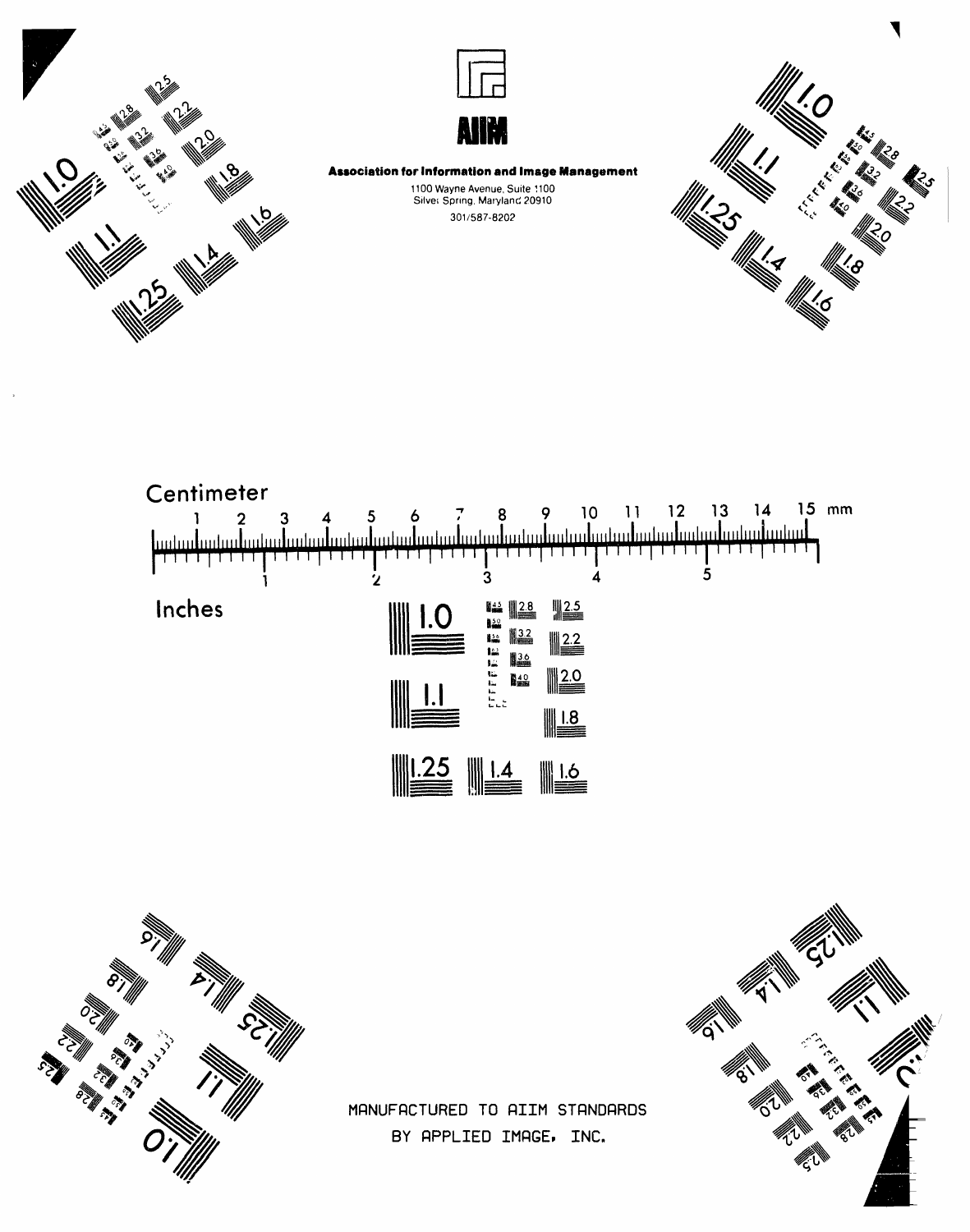$\label{eq:2.1} \frac{1}{\sqrt{2}}\int_{\mathbb{R}^3}\frac{1}{\sqrt{2}}\left(\frac{1}{\sqrt{2}}\right)^2\frac{1}{\sqrt{2}}\left(\frac{1}{\sqrt{2}}\right)^2\frac{1}{\sqrt{2}}\left(\frac{1}{\sqrt{2}}\right)^2\frac{1}{\sqrt{2}}\left(\frac{1}{\sqrt{2}}\right)^2\frac{1}{\sqrt{2}}\left(\frac{1}{\sqrt{2}}\right)^2\frac{1}{\sqrt{2}}\frac{1}{\sqrt{2}}\frac{1}{\sqrt{2}}\frac{1}{\sqrt{2}}\frac{1}{\sqrt{2}}\frac{1}{\sqrt{2}}$ 



 $\label{eq:2.1} \frac{1}{\sqrt{2}}\int_{0}^{\infty}\frac{1}{\sqrt{2\pi}}\left(\frac{1}{\sqrt{2\pi}}\right)^{2}d\mu\left(\frac{1}{\sqrt{2\pi}}\right)\frac{d\mu}{d\mu}d\mu\left(\frac{1}{\sqrt{2\pi}}\right).$ 

 $\alpha$  , and the second space  $\beta$  ,  $\sigma$ 

 $\Delta \sim 10^{11}$  m  $^{-1}$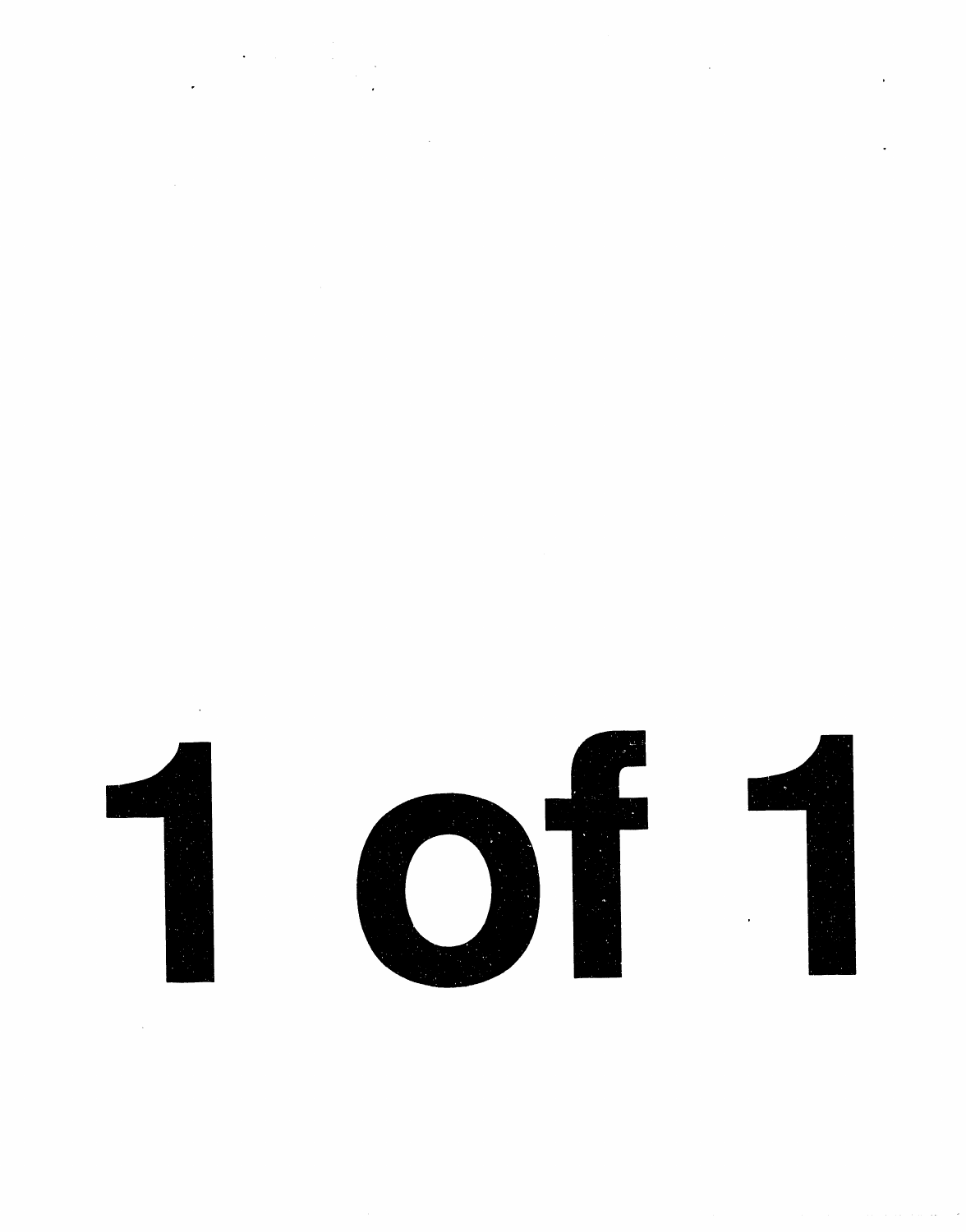$Cerf - 930749 - 8$ 

RECEIVED

**JUI 19 1993** 

OSTI

# NEW TECHNOLOGIES FOR MONITORING NUCLEAR MATERIALS\*

Bruce W. Moran National Security Program Office Oak Ridge Y-12 Plant Martin Marietta Energy Systems, Inc.<sup>†</sup> Oak Ridge, TN 37831

### **ABSTRACT**

New technologies for monitoring the continued presence of nuclear materials are being evaluated in Oak Ridge, Tennessee, to reduce the effort, cost, and employee exposures associated with conducting nuclear material inventories. These technologies also show promise for the international safeguarding of process systems and nuclear materials in storage, including spent fuels. The identified systems are based on innovative technologies that were not developed for safeguards applications. These advanced technologies include passive and active sensor systems based on optical materials, inexpensive solid-state radiation detectors, dimensional surface characterization, and digital color imagery. The passive sensor systems use specialized scintillator materials coupled to optical-fiber technologies that not only are capable of measuring radioactive emissions but also are capable of measuring or monitoring pressure, weight, temperature, and source location. Small, durable solid-state gamma-ray detection devices, whose components are estimated to cost less than \$25 per unit, can be implemented in a variety of configurations and can be adapted to enhance existing monitoring systems. Variations in detector design have produced significantly different system capabilities. Dimensional surface characterization and digital color imaging are applications of developed technologies that are capable of motion detection, item surveillance, and unique identification of items.

### **INTRODUCTION**

Current domestic and international policies are forcing safeguards organizations to operate under constant or decreasing operating budgets. In addition, the organizations must adapt to new programmatic missions at their sites, some of which demand increased effort from the safeguards staffs. At many U.S.

**MASTER** 

Department of Energy (DOE) sites the priority is changing from active production activities to long-term storage of special nuclear materials (SNM). To meet the safeguards requirements with existing staffs, safeguards organizations are evaluating changes in their operating procedures to increase the effective use of their resources. For many material control and accounting (MC&A) organizations, these savings must occur through reductions in the frequency and intensity of physical inventories. Some efficiencies are being gained through stricter segregation of materials according to attractiveness levels and safeguards categories and through maximizing the use of existing protection features.

Recently, DOE issued guidance defining physical inventory period extensions justified by implementation of containment, surveillance, and monitoring capabilities above the baseline levels. These capabilities are segregated into area and environment attributes, location and containment attributes, and item and material attributes.<sup>1</sup> If sufficient verification of location, containment, item, and material attributes is provided, the monitoring and measurement system performs a continuous physical inventory, thus eliminating the need for periodic inventories. In general, and especially for uranium materials, the existing safeguards monitoring technologies are not capable of meeting the continuous physical inventory criteria. Most existing monitoring technologies are designed to verify location or containment of the nuclear material items through the use of electronic sensors. Item attributes are continuously monitored by two systems developed for monitoring plutonium storage (i.e., the Vault Safety and Monitoring System and the METROX system).<sup>2</sup> Lowcost technology for monitoring material attributes (e.g., gamma-ray or neutron emissions from the SNM) is missing from the currently implemented monitoring systems. To effectively meet both the safeguards requirements and the financial constraints imposed on the safeguards organizations, monitoring systems need to be developed that not only extend physical inventory periods, or perform a continuous physical inventory, but also are inexpensive to purchase, install, operate, and maintain.

### **NEW TECHNOLOGIES**

The DOE facilities in Oak Ridge [i.e., Oak Ridge National Laboratory (ORNL), Y-12 Plant, and K-25

**DISTINGUITION OF THIS DOCUMENT IS UNLIMITED** 

<sup>&</sup>quot;The submitted manuscript has been authored by a contractor of the U.S. Government under Contract No. DE-AC05-84OR21400. Accordingly, the U.S. Government retains a paid-up, nonexclusive, irrevocable, world-wide license to publish or reproduce the published form of this contribution, prepare derivative works, distribute copies to the public. and perform publicly and display publicly, or allow others to do so, for U.S. Government purposes

TManaging contractor for the U.S. Department of Energy.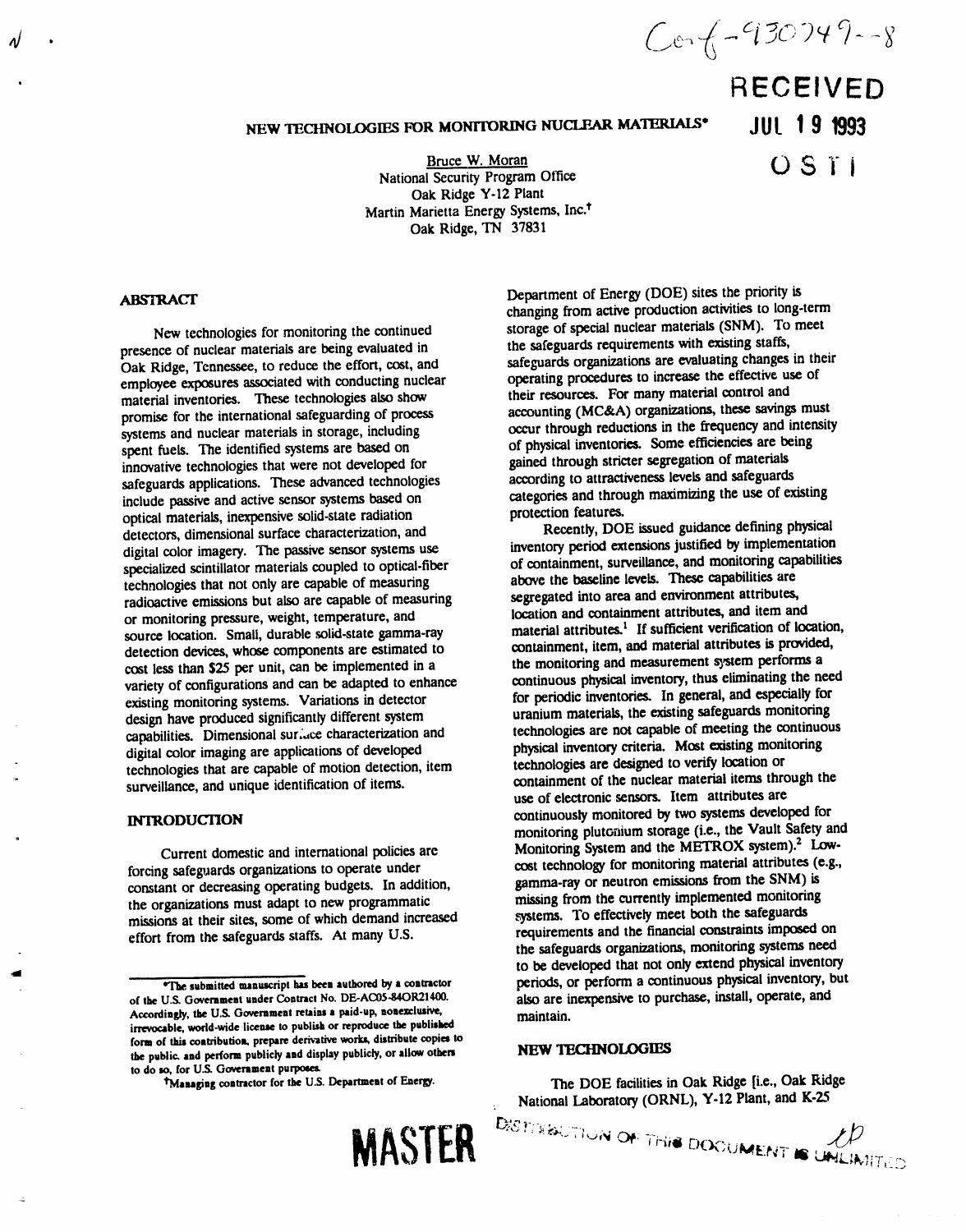Site] are faced with the probability of rapidly increasing materials, asphalt, silicon carbide, carbon and glass fiber storage requirements for Category I through IV composites, and carpet). Optical-fiber technologies storage requirements for Category I through IV quantities of SNM. Materials in storage include highenriched uranium (HEU), <sup>233</sup>U, plutonium, low-<br>enriched uranium (LEU), irradiated SNM, and other provide tamper detection (e.g., VACOSS and Cobra enriched uranium (LEU), irradiated SNM, and other nuclear materials. Storage configurations include tube, port hole, and in-floor vaults; floor, shelf, and rack with older technologies can provide the capability to storage systems; drum and cage storage; security remotely, passively, and continuously inventory nucle cabinets; pool and tank storage; glove box and hot cell materials in a vault.<br>
storage; and unique inaccessible storage. The need for The optical-fiber technologies have the capability storage; and unique inaccessible storage. The need for new safeguards equipment and approaches to reduce new safeguards equipment and approaches to reduce to monitor multiple attributes through one fiber (Fig. the storage and physical inventory costs for these 1). An example of a passive sensor for both neutron the storage and physical inventory costs for these **1**). An example of a passive sensor for both neutron materials and storage configurations has been and temperature measurement is the combination of materials and storage configurations has been and temperature measurement is the combination of a<br>recognized.<br>thermophosphor (e.g., rare-earth activated Y<sub>2</sub>O<sub>3</sub>) with

Oak Ridge facilities to identify technologies that could be developed to reduce the SNM inventory be developed to reduce the SNM inventory from the radiation particles and reemit energy as light, requirements at the facilities. Six technologies at the decay rate of which, over a specified temperature requirements at the facilities. Six technologies at the decay rate of which, over a specified temperature ORNL have been identified to date that have the range, is temperature dependent. The neutron flux is ORNL have been identified to date that have the range, is temperature dependent. The neutron flux is potential to address the identified safeguards needs:<br>
measured by the number of detected neutron pulses (1) scintillator materials coupled to optical-fiber systems, (2) silicone-rubber optical-fiber systems, (3) silicon PIN solid-state radiation detectors, (4) scintillator-<br>photoresistor solid-state radiation detectors, color image processing from a mobile vehicle. These areas in which ORNL is recognized internationally for  $\frac{1}{2 \text{ min}}$   $\frac{1}{\frac{1}{2} \text{ min}}$  $i$  its technical expertise: optical materials, radiation detection, smart skins, robotics, and process systems<br>and system design. Development of the technologies<br>has been funded through DOE and work-for-others with Life and<br>interval the system of the system of the system of the and system design. Development of the technologies has been funded through DOE and work-for-others has been funded through DOE and work-for-others<br>programs such as Nuclear Safety (e.g., criticality safety), Energy Research, Environmental Restoration and Waste Management, t**h**e Department of Transpo*rt*ation, an**d** the Federal Emergency Management Agency, among others. The identified technologies provide Fig. 1. Neutron flux and temperature are obtained from capabilities ranging from augmentation of existing function fluorescent signals generated by the neutrons capabilities ranging from augmentation of existing systems through providing a new generation of sensor technology for nuclear material monitoring.

materials, has developed a variety of materials for use<br>in alpha-, beta-, gamma-ray-, and neutron-sensitive in **al**p**ha**., beta-**,** g**amm**a-**r**ay-, **a**nd **n**eutro**n-***s*ensitive dep**l**oyed **a**s **a** weigh-in-motion scale **fo**r trucks **a**n**d** as **a** scintillator detectors. In addition to sensors for roadway-use monitor. Additionally, it has been applied<br>measuring radiation flux, new sensor materials and to weight sensing pads and other detection systems and optical-fiber tech**no**logies ha**ve** bee**n** dev**e**lope**d** t**h**at are is **a**pplica**b**le to a**n**y mo**n**itoring syst**e**m containing capable of measuring temperature, weight, pressure, strain, crack formation and propagation, source strain, crack formation and propagation, source fiber. Because the system continuously transmits light location, moisture infiltration, state-of-cure, and angle and detects changes in the light transmission, it is selfof inclination.3'4 The optical technologies include optical te*s*ting. time-domain reflectometry, scintillating fibers, phosphor-<br>coupled wavelength-shifting fibers, and silicone-rubber to many safeguards applications. These sensor coupled wavelength-shifting fibers, and silicone-rubber to many safeguards applications. These sens optical fibers. To enhance their monitoring capabilities materials provide completely passive, remote optical fibers. To enhance their monitoring capabilities within specific applications, the optical sensors have polyurethanes, rubbers, concrete and cementitious

currently are used to transmit information, to provide remote viewing capability (e.g., light scopes), and to nuclear materials. Storage configurations include tube, seals). Combining the new optical material technologies port hole, and in-floor vaults; floor, shelf, and rack with older technologies can provide the capability to remotely, passively, and continuously inventory nuclear materials in a vault.

recognized, thermophosphor (e.g., rare.c.arth activated Y*z*O**3**) with <sup>6</sup>LiF (95% <sup>6</sup>Li). This combination results in a new class of scintillators for thermal neutrons that absorb energy measured by the number of detected neutron pulses per unit time.





**S**ili**c**one-rubbe**r o**pt**i**cal **fib**ers **pr**ovide uniq**u**e OPTICAL FIBER SENSOR SYSTEMS **monitoring capabilities** within the optical materials (Fi**g**. 2). The lig**h**t tran*s*mission o**f** these optical ORNL, through its research programs in optical **materials varies proportionately with squeezing or** rials, has developed a variety of materials for use **stretching** of the fiber. This technology has been to weight sensing pads and other detection systems and<br>is applicable to any monitoring system containing and detects changes in the light transmission, it is self-testing.

within specific applications, the optical sensors have measurement capability. No power supplies, amplifiers, been embedded in numerous materials (e.g., or other active components are required at the sensor be or other active components are required at the sensor location that could degrade system reliability.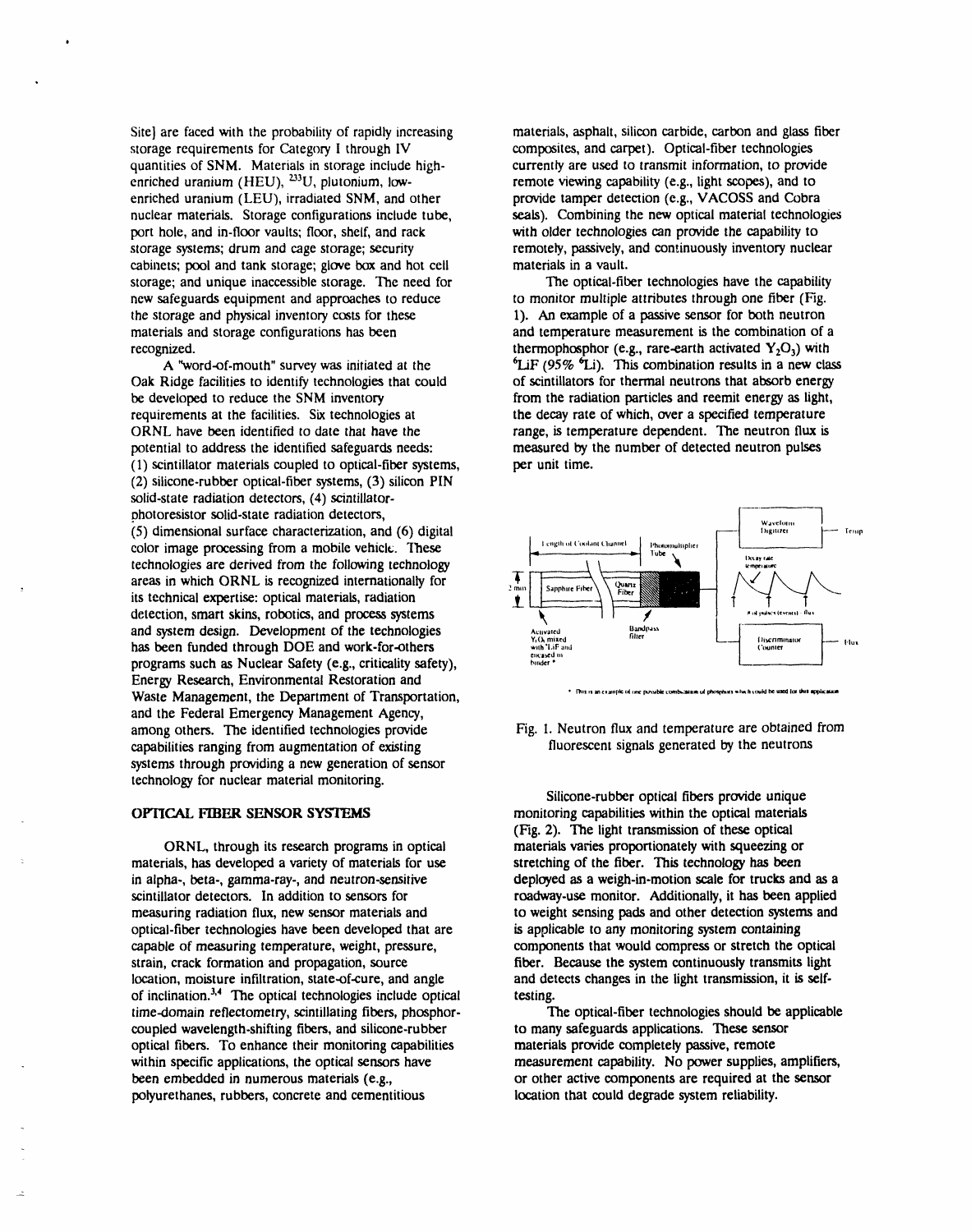

Fig. 2. Silicon-rubber optical fiber

For SNM storage applications, a "smart-mat" has been designed that combines multiple optical-fiber technologies into a mat on which the containers of SNM would sit (Fig. 3). The light from the scinuliator materials of each sensor set would be sent through an optical-fiber bundle to the monitoring station where the attribute quantities would be quantified. The sensors also could be implemented individually to form other monitoring and measurement systems. Gamma-ray- or neutron-sensitive optical materials could be deployed on the header pipes of enrichment cascades to continuously monitor the absence of HFU production. Transmission of the light signal would be transferred through the tamper-resistant fiber-optic lines to the monitoring station where one electronic package could monitor many cascades. The fiber-optic systems also could provide the capability to perform remote measurements of irradiated materials. For example, the neutron, gamma-ray, and temperature measurement. capabilities could be combined into a small fiber bundle that could be inserted into a spent fuel assembly to verify its burnup without disturbing the fuel assembly. These optical fibers also could be combined with a fiber-optic light score system capable of measuring the intensity of the Cerenkov glow. The optical-fiber sensors also could be built into spent fuel storage systems to monitor temperature and neutron flux for both satety and safeguards purposes.



Fig. 3. Generalized smart-mat configuration

## SOLID-STATE RADIATION MONITORS

Two different technologies for small, inexpensive. and durable gamma-ray sensor systems capable of confirming the presence of SNM have been developed at ORNL. These systems are (1) the silicon PIN radiation monitor and  $(2)$  the scintillator-photoresistor radiation monitor. The first was developed for low-cost personal radiation monitors; the second, for low-cost criticality monitors.

The silicon PIN radiation monitor is composed of low-cost, off-the-shelt microcircuits that combine the low-voltage, reverse-bias photon detector with a lownoise preamplifier, a pulse-shaping amplifier, and a discriminator circuit. The discriminator circuits eliminate spurious noise pulses and low-energy gammaray pulses. The system can provide useful count rates from background up to 4 Gy/h radiation levels. Output signals can be locally displayed or cabled to a central data station and analyzed; in addition, each unit could contain a counting rate meter to facilitate on-site checks. and maintenance. The system is small (i.e.,  $1 \times 2 \times 4$ ) cm), rugged, highly sensitive, and low cost. The detector chip  $(Fig. 4)$  costs less than \$10, and the detector, plus all supporting electronics to produce a recordable signal, costs less than \$25. All detection and electronic components are commercially available.



Fig. 4. Sensors for SNM storage monitors

The scintillator-photoresistor radiation monitor consists of a photoresistor coupled to a small CsI(TI) scintillator crystal. The system uses simple, low-voltage direct-current electronics and produces an electrical output proportional to the gamma-ray flux. An operational amplifier at the sensor converts the photodetector signal current to a voltage and provides adjustable signal amplification. Through use of a lightemitting diode mounted on the crystal, remote testing of each sensor is permitted. The lifetime of the sensors is expected to be comparable to that of currently projected storage facilities with little or no maintenance required. The sensors are small (i.e., 0.5 cm diam by I cm long) and inexpensive and can be deployed with one detector on each item to be monitored. The detector head components, when bought in quantity, cost less than \$3; the detector head, plus all supporting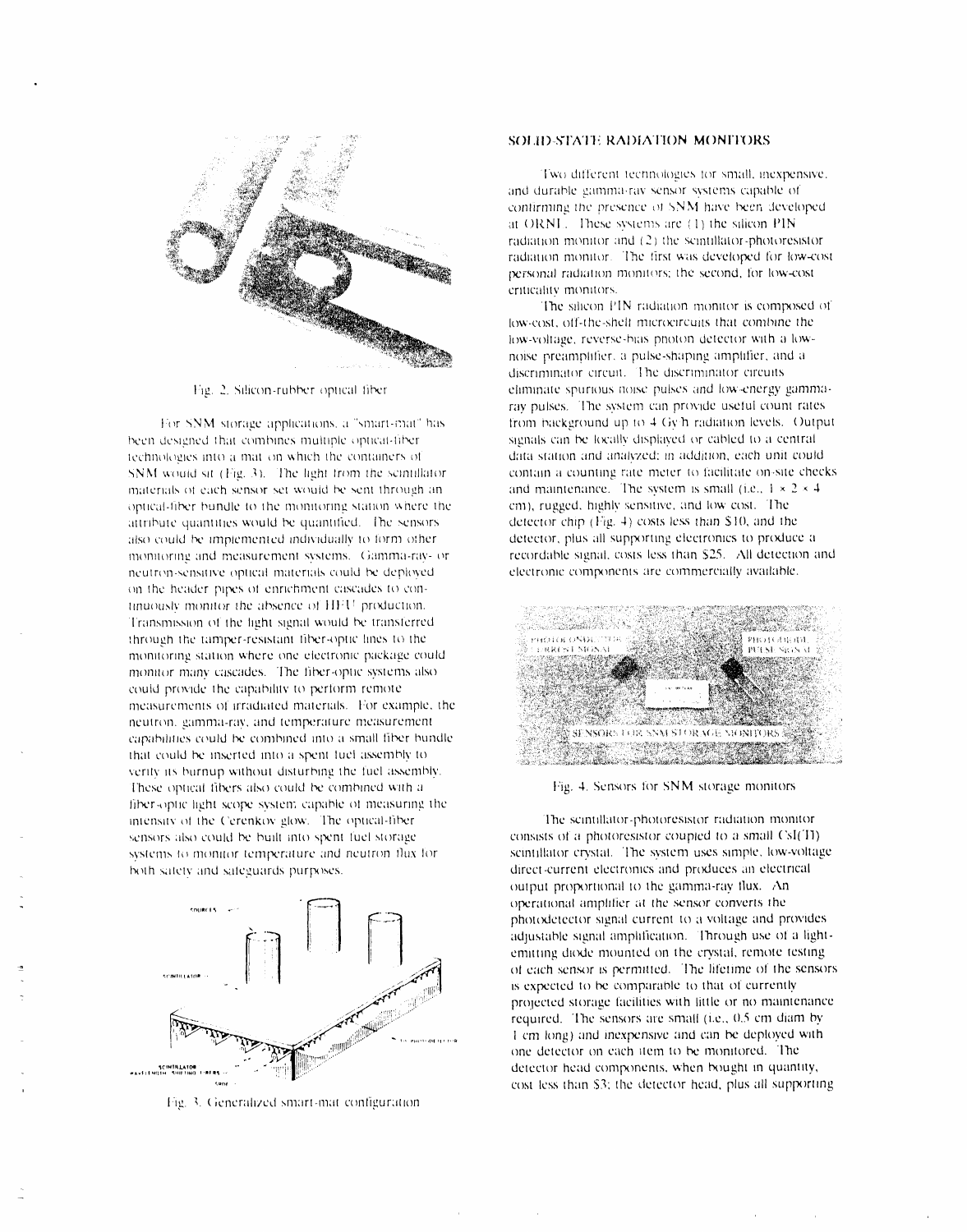than \$10. All components are commercially available.<br>The small, inexpensive solid-state radiation

detectors should be applicable to many safeguards applications. The sensors could be monitored applications. The sensors could be monitored adapted for mapping surfaces within the waste tanks<br>at Hanford. The system was capable of determining<br>individually or as a string of sensors combined in individually or as a string of sensors combined in at Hanford. The system was capable of determining in a string of sensors combined in at Hanford. The system was capable of determining parallel. If deployed individually, powered from either a central power supply or a small SCOPE system, in its current demonstration mode,<br>
battery. The detector could operate as a companion to, has been capable of measuring surface features of battery. The detector could operate as a companion to, has been capable of measuring surface features of or component of, the WATCH or AIMS systems and  $\leq 0.001$  ft from a standoff distance of 1 ft. The SCOPE or component of, the WATCH or AIMS systems and transmit radiation levels to a receiver unit.<sup>2</sup> The transmit radiation levels to a receiver unit.<sup>2</sup> The system is directed at applications within automated detector unit can be separated from the sensor glove boxes, requiring high-speed mapping of objections within automat electronics and placed in rods or arrays within the position and surface characteristics.<br>
storage area while maintaining most electronics outside The technology can be optimized for surveillance storage area while maintaining most electronics outside The technology can be optimized for surveillance<br>the measurement area. The sensors provide stable of HEU storage vaults, measurement of SNM holdup the measurement area. The sensors provide stable of *HEU* storage vaults, measurement of SNM holdine readings of radiation levels and fast response not only in glove boxes, or assessment of containers in waste readings of radiation levels and fast response not only to the removal of stored material but also to the introduction of material. This capability also would permit them to be used as radiation sensors in portals, permit them to be used as radiation sensors in portals, surface features. The system could be deployed to passageways, tanks, and pipes to detect both the characterize the placement of items in a room by the passageways, tanks, and pipes to detect both the characterize the placement of items in a room by their presence of radioactive materials and the direction of measured distances from the detector and to compare motion of the materials. These detectors also could be this record against previous records. Also, the system deployed on the header pipes of enrichment cascades to could be used to examine items in storage to verify deployed on the header pipes of enrichment cascades to could be used to examine items in storage to ver<br>continuously monitor the absence of HEU production. unique physical characteristics (of weld seams or continuously monitor the absence of HEU production.

ORNL had developed surface mapping and head to the observed surface and detecting any changes surface characterization systems that operate on both in the distances that would be caused by the presence surface characterization systems that operate on both **i**n the distances **t**hat would be ca*u*sed by the p**r**e*s*ence macro- and microscopic scales. These systems gather of an intruder. The camera component of the SCOPE range data using the principle of structured light.<sup>5</sup> system would then be capable of supporting immediate range data using the principle of structured light.<sup>5</sup> system would then be capable of supporting immediate<br>The measurement process is noncontact and uses a assessment of the alarm. The capabilities of the system planar laser, video cameras, and computer components. and its mode of operation Measurements are obtained under computer control. and its mode of the specific use. Measurements are obtained under computer control. The sensor characterizes **v**olumetric **r**egions by generating a large set of 3-D spatial m**e**asurements, **D**I**Grr**AL **C**OLO**R I**M**AGE** P**R**OCESS**I**NG which are d**e**ns**e**, accura**te**, and **r**apidl**y** obtain**e**d, ac**r**oss surfaces of interest. Figure 5 depicts ORNL's Surface **Digital image processing has been developed and Characterization and Object Pose Equipment (SCOPE) implemented for surveillance in SNM storage vaults.<sup>2</sup>** Characterization and Object Pose Equipment (SCOPE) developed for use with small-scale applications. SCOPE's objective is to automatically combine both fixed camera angles. The monitoring algorithms react range and color data to fit geometric models to scanned to any change in the vault condition from the reference objects. The system has been designed for automated in situ calibration.<sup>6</sup>



**electronics to produce a recordable signal, costs less** The parent system to SCOPE was deployed at the than \$10. All components are commercially available. Fernald Site to map the distribution of solid waste materials in the interior of an underground 80-ft-diam waste storage silo. The technique has since been distances within the Fernald silo to within 2 in. The SCOPE system, in its current demonstration mode, glove boxes, requiring high-speed mapping of object position and surface characteristics.

storage yards. The system is capable of both verifying the position of items and identifying objects by their measured distances from the detector and to compare<br>this record against previous records. Also, the system scratches in addition to dimensions) or unique DIMENSIONAL SURFACE in the identifiers affixed to the item. In addition to these uses, CIIARA*C*I'ERIZATIO**N** the *s*y**s**tem could fu**n**ction as **a** motion detector, compar**i**ng the measured distances from the detector assessment of the alarm. The capabilities of the system and its mode of operation would be dependent on the

developed for use with small-scale applications. The system is installed in relatively small vaults and uses<br>SCOPE's objective is to automatically combine both fixed camera angles. The monitoring algorithms react to any change in the vault condition from the reference image. ORNL has been developing color digital image processing for the DOE Office of Environmental x**,***,*\_**.** Restoration and Wa*s*te Management to automate **Pe**r**mi**t**ting <sup>E</sup>**l**tk**\_**¢** Iot)**ot**l¢ Inferior disease inspection of the integrity of barrels at waste storage<br>supplying Plane supplying  $\frac{1}{n! \cdot 1 \cdot \ln n!}$  facilities. The storage areas of concern contain tens facilities. The storage areas of concern contain tens of thousands of barrels, each of which must be inspected on a regular ba*s*is. Thus, the came\_**'**;iand processors must be located on a mobile vehicl*e***,** The Remote U*s*er Survey Tool (RUST) system is de*s*igned to analyze color images acquired from the remote vehicle and to report items with potential problems to the **r***,***,,**m**,***,*,\_**,**t*r*,),**,,**, c.\_ **,**\_ control station. The sys**t**em digitally compares **t**he color Cameras and texture of the image from an item to the previously **I** scanned object **i i i i l i o** *recorded image to detect the growth of rust spots or* the presence of leaking material. The system provides Fig. 5. SCOPE schematic the capab**i**lity to uniquely identify an it**e**m by u**si**ng a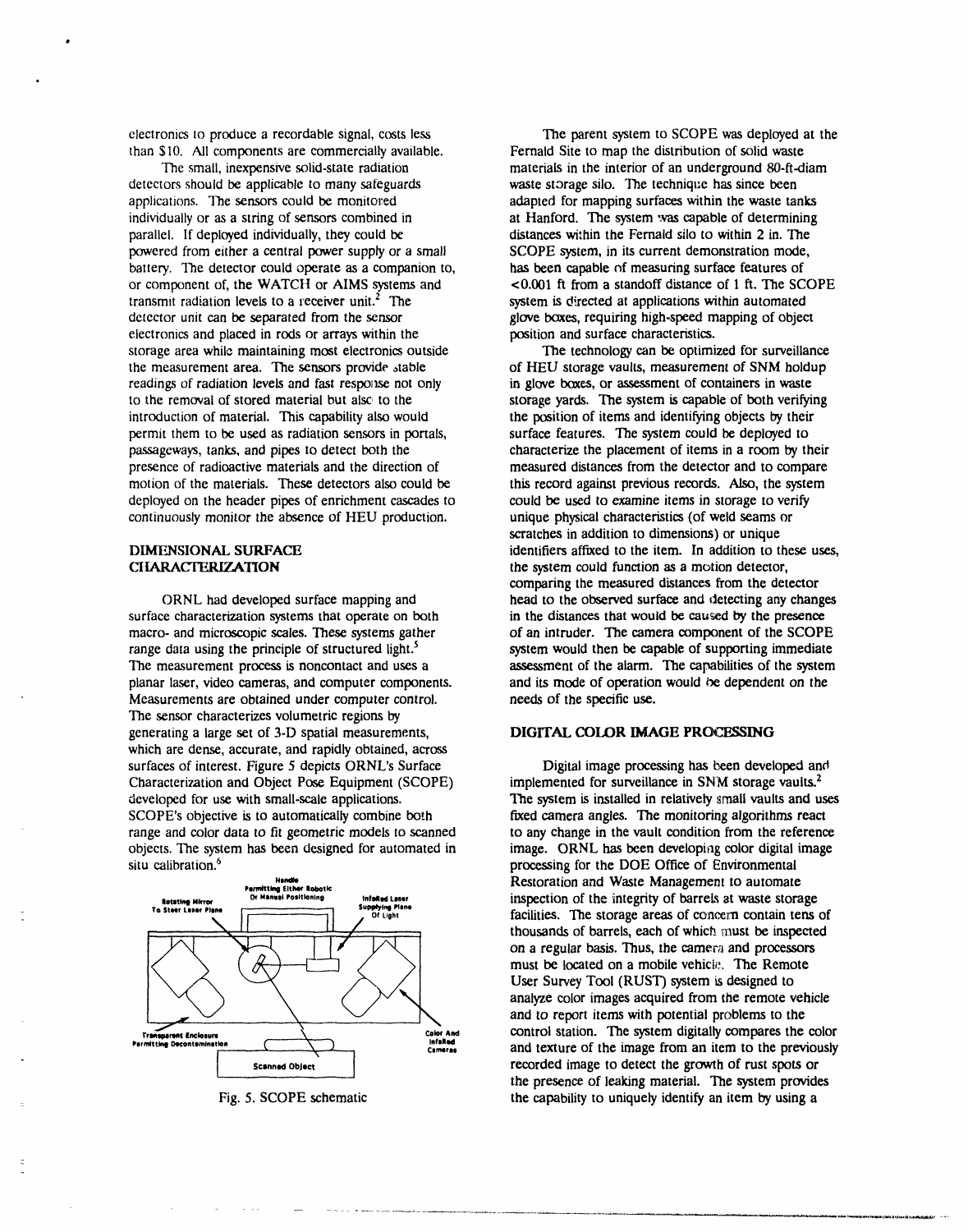*digital image processor located on a moving platform.* define the future state-of-the-art systems for vault The system performs anomaly analysis in real-time (i.e., monitoring. The system performs anomaly analysis in real-time (i.e., monitoring.<br>
camera frame rates) using commercially available **Small**, inexpensive solid-state radiation detectors camera frame rates) using commercially available equipment.

the technology currently used in vault surveillance by detectors will permit the placement of detectors on each providing the capability to perform image processing item in inventory and will permit continuous monitoring providing the capability to perform image processing **i** item in inventory and will permit continuous monitoring with algorithms that accommodate camera positioning of the gamma-ray radiation levels from the item. These with algorithms that accommodate camera positioning of the gamma-ray radiation levels from the item. The item in the verification of individual drum characteristics. in the verification of individual drum characteristics.<br>Because RUST is being designed for use in outdoor<br>Digital color image processing and dimensional Because RUST is being designed for use in outdoor environments, it could easily be modified for indoor environments, it could easily be modified for indoor surface characterization provide new technologies to applications. RUST provides the capability to remotely extend the capabilities of existing vault surveillance inventory items in large physical arrays or in arrays that systems. Existing digital vault surveillance systems do not bermit observation of all items from a few designed to provide motion detection or item do not permit observation of all items from a few designed to provide motion detection or item<br>camera angles. From the robotic platform, the image movement detection from a fixed location. The two camera angles. From the robotic platform, the image movement detection from a fixed location. The two processor can be maneuvered to a position from which new technologies provide not only these capabilities it can verify unique characteristics of the stored items. also the capability to uniquely identify items in the it can verify unique characteristics of the stored items.<br>Surface irregularities such as weld signatures or unique inventory. Both technologies can be mounted on Surface irregularities such as weld signatures or unique inventory. Both technologies can be mounted on markings (e.g., colored paint splatters or iridescent robotic platforms thus permitting observation of all markings (e.g., colored paint splatters or iridescent robotic platforms thus permitting observation of all optical fibers) could be item parameters monitored to items through movement of the systems as necessary. optical fibers) could be item parameters monitored to items through movement of the sy**s**tems as necessary. detect unauthorized activities. In addition to providing **Because both systems are based on different scienti**<br>the item recognition capability for taking physical **principles**, the systems offer different capabilities to the item recognition capability for taking physical principles, the systems offer different inventory, the system also could provide the motion defeat potential adversary strategies. inventory, the system also could provide the motion<br>defeat potential adversary strategies.<br>detection and item movement detection capabilities<br>More extensive probing of ORNL research and detection and item movement detection capabilities More extensive probing of ORNL research and<br>provided by current fixed-position digital image development programs is expected to unveil additional provided by current fixed-position digital image processing systems.

Six technologies derived from technology areas in which ORNL is recognized internationally for its technical e**x**pert**i**se have be**e**n **id**ent**ifi**ed. These techn**o**l**o**gi**e**s, REFEREN**C**ES which have the potential to address safeguards mon-<br>itoring needs for long-term storage of SNM, are: itoring needs for long-term *storage* of SNM, are: 1. G. L. McFadden, letter to distribution, "Guidance (1) scintillator materials coupled to optical-fiber and Criteria for Reducing Nuclear Material Physical (1) scintillator materials coupled to optical-fiber and Criteria for Reducing Nuclear Material Physical systems, (2) silicone-rubber optical-fiber systems, Inventory Requirements,<sup>"</sup> U.S. Department of Energ (3) silicon PIN solid-state radiation detectors, Washington, D.C., July 21, 1992.<br>(4) scintillator-photoresistor solid-state radiation 2. J. A. Abbott and I. G. Waddoups, *Technologies for* (4) scintillator-photoresistor solid-state radiation 2. J. A. Abbott and I. G. Waddoups, *Technologia* detectors, (5) dimensional surface characterization, *Item Monitoring*, SAND93-0573, Sandia National detectors, (5) dimensional surface characterization, *Item Monitoring*, SAND93-0573, Sandia N<br>and (6) digital color image processing from a mobile **Iaboratories**, Albuquerque, August 1993. and (6) digital color image processing from a mobile platform. The capabilities of these technologies are platform. The capabilities of these technologies are 3. S. A. McElhaney, et al., *Passive (Self-Powered) Fiber* summarized in Table 1. The installation requirements Optic Sensors, pp. 101-103 in conference record of the summarized in Table 1. The installation requirements *Optic Sensors*, pp. 101-103 in conference record of the of each system are identified as medium because the 1992 IEEE Nuclear Science Symposium and Medical systems require wiring the vault but not significant vault reconstruction.

capable of being combined with other optical materials 5. B. L. Burks, et al., *Waste Surface Mappin* and optical technologies to provide systems that are *Fernald K-65 Silos Using a Structured Light* and optical technologies to pr*ov*ide systems that are *Fernald K*-6*5 Silos Using a Structured Light "* capable of monitoring all item attributes potentially of *Measurement System*, ORNL/TM-12185, Oak Rimportance for conducting a continuous physical **National** Nati. Lab., Oak Ridge, Tenn., September 1992. importance for conducting a continuous physical Natl. Lab., Oak Ridge, Tenn., September 1992.<br>
inventory, as well as tor providing area and containment 6. F. DePiero and R. Kress, Camera Calibration in a inventory, as well as to**r** providing area and containment 6. F. DePiero and R. Kress, *Came*r*a Calibration* in *a* monitoring. The fiber-optic systems would be passive *Hazardous Environment Performed in Situ with A* and extremely rugged within the vault area. All *mated Analysis and Verification*," pp. 109–115 in and extremely rugged within the vault area. All *mated Analysis and Verification*," pp. 109–115 in electronic components requiring maintenance would be **a** proceedings of the ANS 5th Topical Meeting on electronic components requiring maintenance would be located outside the vault in a protected but accessible area; thus, maintenance of the system would not require access to the vault. Optical-fiber *s*ystem*s* may

may extend the capability of existing SNM monitoring<br>systems so that they may become capable of providing RUST could be adapted for use as a safeguards systems so that they may become capable of providing<br>In to monitor SNM in storage. The system extends continuous physical inventories. The low cost of these system to monitor SNM in storage. The system extends continuous physical inventories. The low cost of these<br>the technology currently used in vault surveillance by detectors will permit the placement of detectors on each

extend the capabilities of existing vault surveillance<br>systems. Existing digital vault surveillance systems are

proven technologies that can be adapted to meet safeguards needs, lt is anticipated that proven SUM**M**AR**Y** tech**n**ologies that **h**ave bee**n** develope**d** for other programs **b**ut that are applicable also to safeguard*s*

Inventory Requirements," U.S. Department of Energy, Washington, D.C., July 21, 1992.

1992 IEEE Nuclear Science Symposium and Medical Imaging Conference, Orlando, October 25-31, 1992. extruction.<br>• 4. J. D. Muhs, "Silicone Rubber Optic Sensors,"<br>• pp. 98–102 in *Photonics Spectra*, July 1992. pp. 98–102 in *Photonics Spectra*, July 1992.<br>5. B. L. Burks, et al., *Waste Surface Mapping of the* Robotics and Remote Systems, Knoxville, April 26-29, 1993.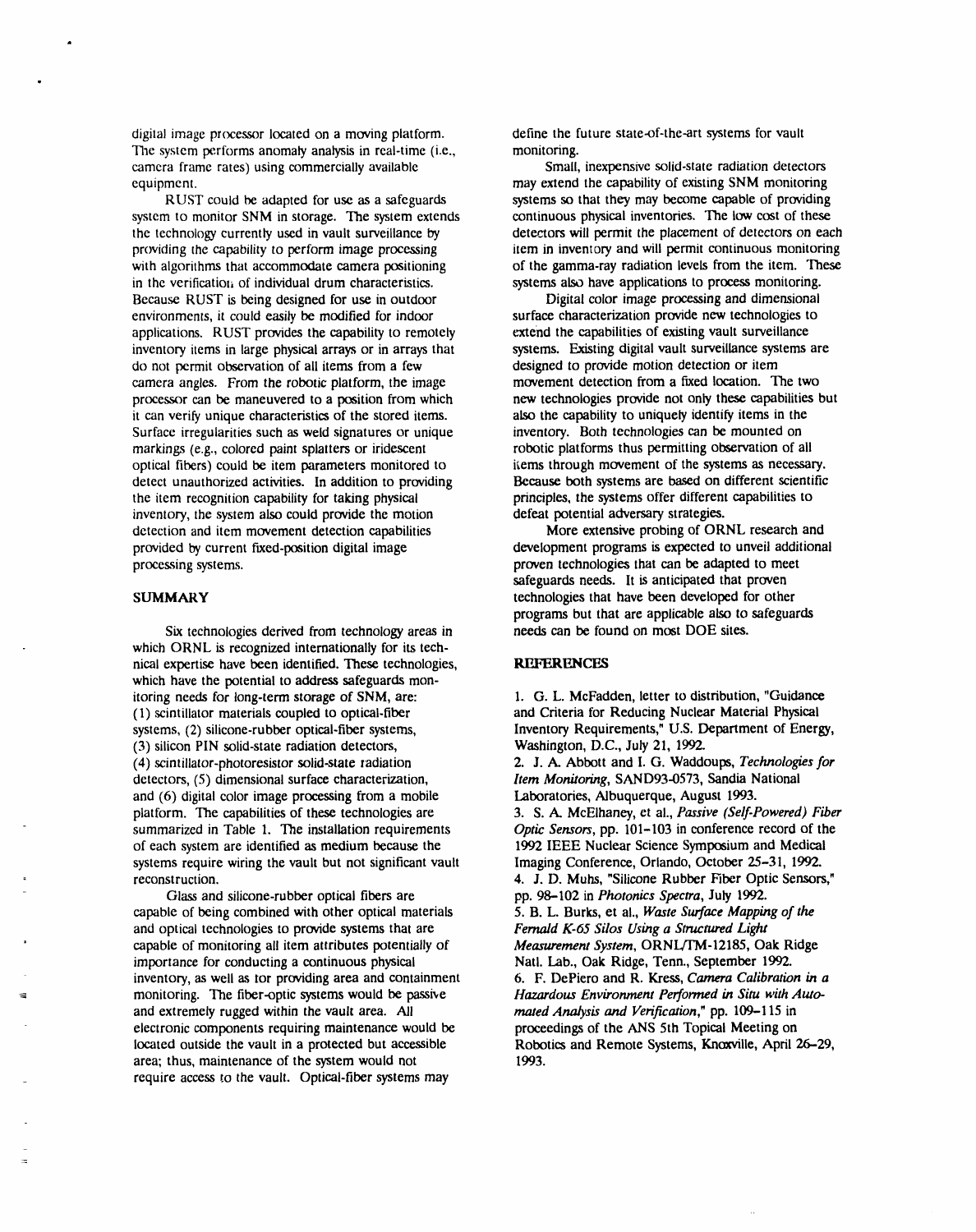| System                                    | 3                                                | 800088<br>Vault    | presence<br>ltern | <b>ttern</b><br>identity | Weight             | Temperature        | Radiation<br>presence                                          | Radiation<br>quantity | <b>Isotopics</b>     | sensor head<br>Passive (no<br>electronics) | requirements<br>Installation |
|-------------------------------------------|--------------------------------------------------|--------------------|-------------------|--------------------------|--------------------|--------------------|----------------------------------------------------------------|-----------------------|----------------------|--------------------------------------------|------------------------------|
| Fiber-optic sensors<br>a. Location        | Position monitoring                              | £                  | 8888888           | 22222                    | <b>FFFFFFF</b>     | 223222             |                                                                | <b>}\${{{\$}}</b>     | 28222                | *******                                    | Medium<br>Medium             |
| b. Radiation                              | Radiation monitoring                             |                    |                   |                          |                    |                    |                                                                |                       |                      |                                            | Medium                       |
| Temperature<br>.<br>ن                     | Temperature monitoring                           |                    |                   |                          |                    |                    |                                                                |                       |                      |                                            | Medium                       |
| Weight                                    | Weight monitoring                                |                    |                   |                          |                    |                    |                                                                |                       |                      |                                            | Medium                       |
| 1 Optical scope<br>Pressure               | Identification monitoring<br>Presence monitoring | 22222              |                   |                          |                    |                    | <b>Asses</b><br>Asses<br>Asses<br>Assessed<br>Coronkov<br>glow |                       |                      |                                            | Medium                       |
| Fiber-optic mat<br>(smart-mat)            | Position and attributes<br>monitoring            | £                  | ≸                 | £                        | ٧œ                 | Yes, if neutron    | Š                                                              | уæ                    | gamma ray<br>Yes, if | yes                                        | Medium                       |
| Solid-state detector<br>metale            | Radiation monitoring                             | $\mathbf{\hat{z}}$ | ≸                 | $\overline{\mathbf{z}}$  | $\hat{\mathbf{z}}$ | $\hat{\mathbf{z}}$ | yes                                                            | ≸                     | Maybe                | $\hat{\mathbf{z}}$                         | Medium                       |
| Solid-state scintillator<br>sensor system | Radiation monitoring                             | £                  | ≸                 | £                        | £                  | $\frac{9}{2}$      | <b>Yes</b>                                                     | yes                   | £                    | Yes                                        | Medium                       |
| Surface mapping and<br>inspection         | <b>Item verification</b>                         | ≸                  | yes               | ≸                        | £                  | £                  | $\hat{\mathbf{z}}$                                             | $\hat{\mathbf{z}}$    | $\frac{9}{2}$        | $\hat{\mathbf{z}}$                         | Medium                       |
| Digital image<br>processing               | <b>tem</b> verification                          | yes<br>Y           | yes<br>Y          | yes                      | $\frac{9}{2}$      | $\hat{\mathbf{z}}$ | $\hat{\mathbf{z}}$                                             | $\frac{9}{2}$         | £                    | $\frac{9}{2}$                              | Medium                       |

Table 1. Item monitoring technology comparison

 $\frac{1}{2}$ 

t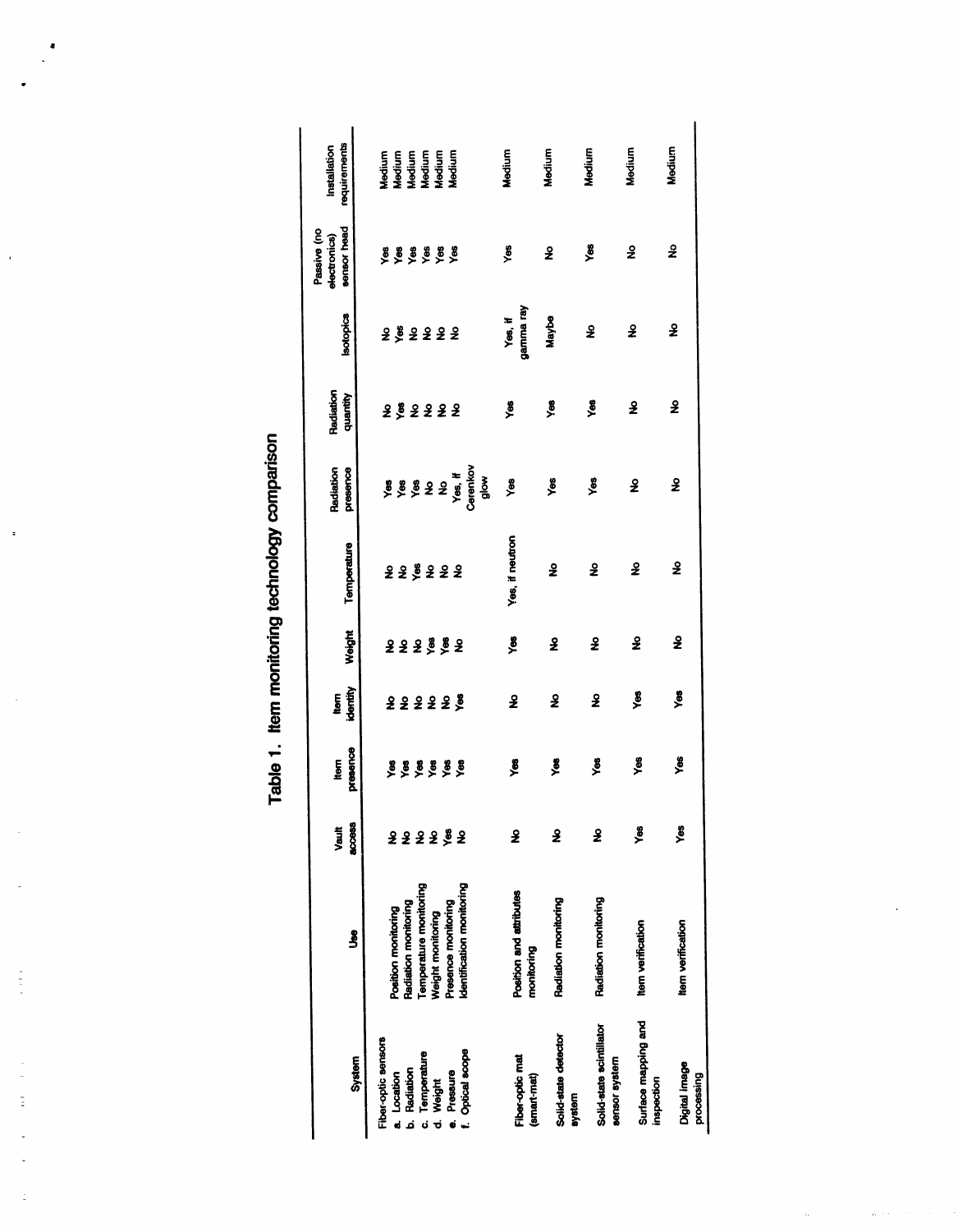